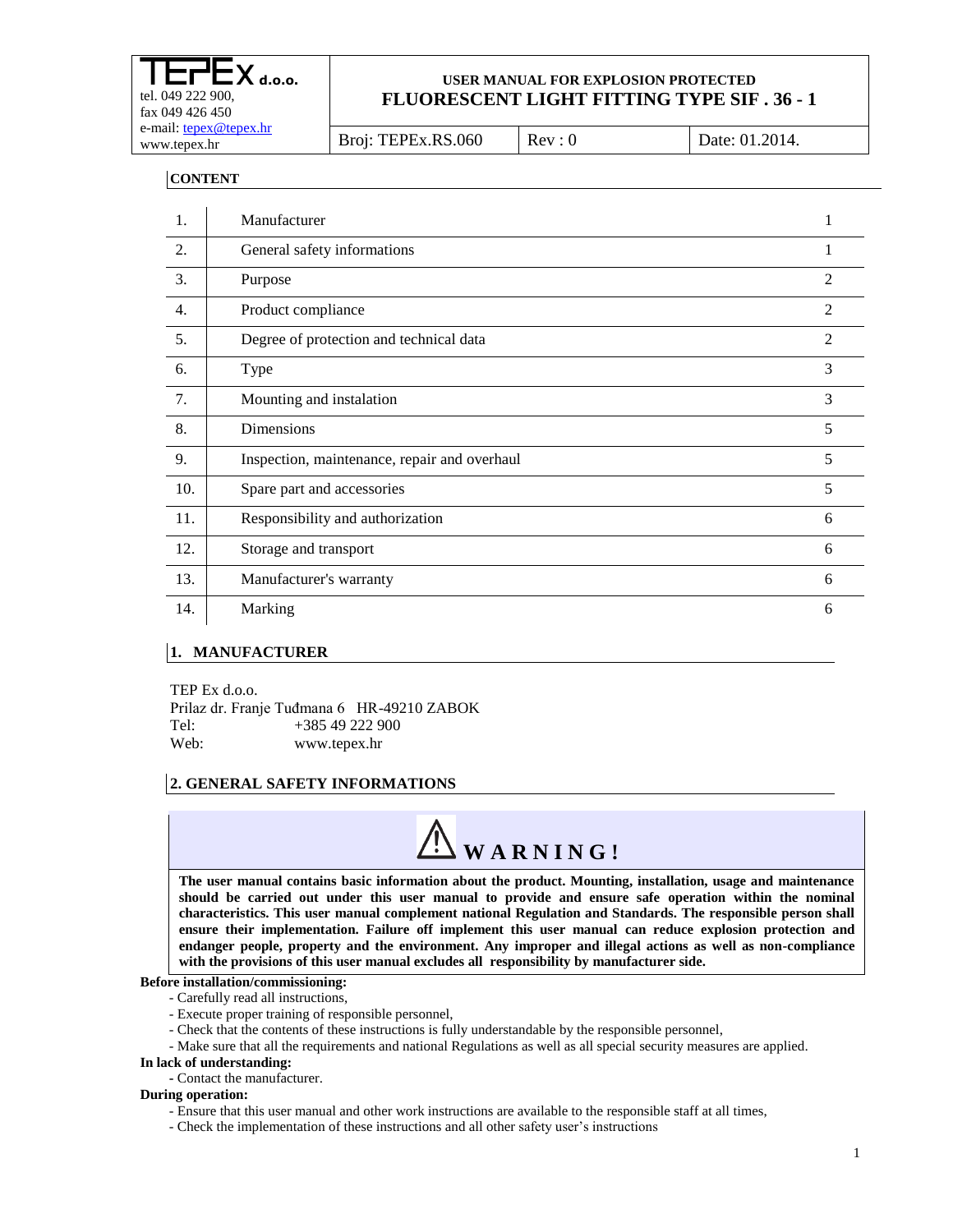**d.o.o.** tel. 049 222 900, fax 049 426 450 e-mail[: tepex@tepex.hr](mailto:tepex@tepex.hr) www.tepex.hr

**USER MANUAL FOR EXPLOSION PROTECTED FLUORESCENT LIGHT FITTING TYPE SIF . 36 - 1**

Broj: TEPEx.RS.060 | Rev : 0 | Date: 01.2014.

# **3. PURPOSE**

Explosion proof fluorescent lighting fitting type SIF .36-. is intended for use in industrial areas endangered explosive atmosfere, in Zones 1,2 and in areas endangered by explosive and flammable mixtures of dust and air in Zones 21, 22 accordance with EN 60079-10-1/-2: 2009.

# **4. PRODUCT COMPLIANCE**

Design of lighting fitting and electronic ballast is accordance with the standard EN 60598-1:2008 and all related standards. The product is in compliance with Regulations concerning equipment and protective systems for use in potentially explosive atmosphere, NN br. 34/10.

The product complies with the ATEX Directive 94/9 EC and standards:

- $-$  EN 60079-0:2012,
- EN 60079-1:2007,
- EN 60079-7:2007,
- EN 60079-18:2009,
- EN 60079-31:2009.

The product has been developed, manufactured and tested according to the existing state of technique accordance with the standards EN 9001:2008 and EN ISO / IEC 80079-34:2011.

The product is in compliance with the LV Directive 2006/95 EC.

The product is in compliance with the RoHS Directive 2002/95 EC.

The product is in compliance with EMC Directive 2004/108 EC

## **5. DEGREE OF PROTECTION AND DATA**

| Certificate:           | <b>EXA 13 ATEX 0015</b>                                                                                                                                                                                                                                                            |
|------------------------|------------------------------------------------------------------------------------------------------------------------------------------------------------------------------------------------------------------------------------------------------------------------------------|
| Category and           | II 2G Ex d e mb IIC T4 Gb<br>$\langle \! \! \epsilon_{\mathsf{x}} \rangle$                                                                                                                                                                                                         |
| explosion protection:  | II 2D Ex tb IIIC T80°C Db                                                                                                                                                                                                                                                          |
| Ambient temperature:   | $-20^{\circ}$ C $\leq$ T <sub>a</sub> $\leq$ +50 $^{\circ}$ C                                                                                                                                                                                                                      |
| Mechanical protection: | IP66, category 1                                                                                                                                                                                                                                                                   |
| Resistance to shock:   | <b>IK 08</b>                                                                                                                                                                                                                                                                       |
| Class of protection:   | I (PE - protective earthing)                                                                                                                                                                                                                                                       |
| Rated voltage:         | 220-240 V±10 % 50/60 Hz                                                                                                                                                                                                                                                            |
| Rated current:         | $-SIF 236 - -0,33 A$                                                                                                                                                                                                                                                               |
|                        | - SIF 436 - . $-0,66$ A                                                                                                                                                                                                                                                            |
| Light source:          | - SIF 236 - ., 2 x 36 W T8/G13<br>- SIF 436 - ., 4 x 36 W T8/G13                                                                                                                                                                                                                   |
| Power factor:          | $\lambda=0.95$                                                                                                                                                                                                                                                                     |
|                        | - flourescent lamp 36W, T8-Ø26 mm, accordance EN 60081:2008+A4:2012                                                                                                                                                                                                                |
| Light source:          | - luminous flux 3350 lm, OSRAM LUMILUX 36W/830                                                                                                                                                                                                                                     |
| Lampholder:            | G13 accordance EN 60061-1:2008+A45:2012                                                                                                                                                                                                                                            |
| Ballast:               | One/two dual-channel II 2G Ex mb IIC T4 Gb electronic ballast                                                                                                                                                                                                                      |
| Energy classification: | $EEI = AA2$                                                                                                                                                                                                                                                                        |
| Safety lock:           | ensures voltage free lampholders by the open cover                                                                                                                                                                                                                                 |
| Estimate service life  | 70.000 working hours at $T_{amb} = 40^{\circ}C$                                                                                                                                                                                                                                    |
| Entries:               | - on the sides of enclosure two entries $\emptyset$ 25.5+0.2 mm with one Ex e cable<br>entries M25x1,5 for diameter cable $\overline{06-15}$ mm and one Ex e plug,<br>accordance EN 62444:2013                                                                                     |
| Connection terminals:  | - terminal $L1+L2+L3+N+PE$ ; max 3 x 4 mm <sup>2</sup> , solid, stranded<br>- terminal for protective earthing -PE; max 2 x 6 mm <sup>2</sup> solid, stranded<br>- terminal for external grounding, equipotential bounding, max 2 x 6 mm <sup>2</sup><br>solid, stranded, flexible |
| Housing:               | Epoxi/polyester powder-coated sheet steel, color RAL 9000                                                                                                                                                                                                                          |
| Diffuser:              | flat borosilicate glass with a high thermal and mechanical stability                                                                                                                                                                                                               |
| Glass holder screw:    | screw M6x30 (Z4) - 4.8 A2                                                                                                                                                                                                                                                          |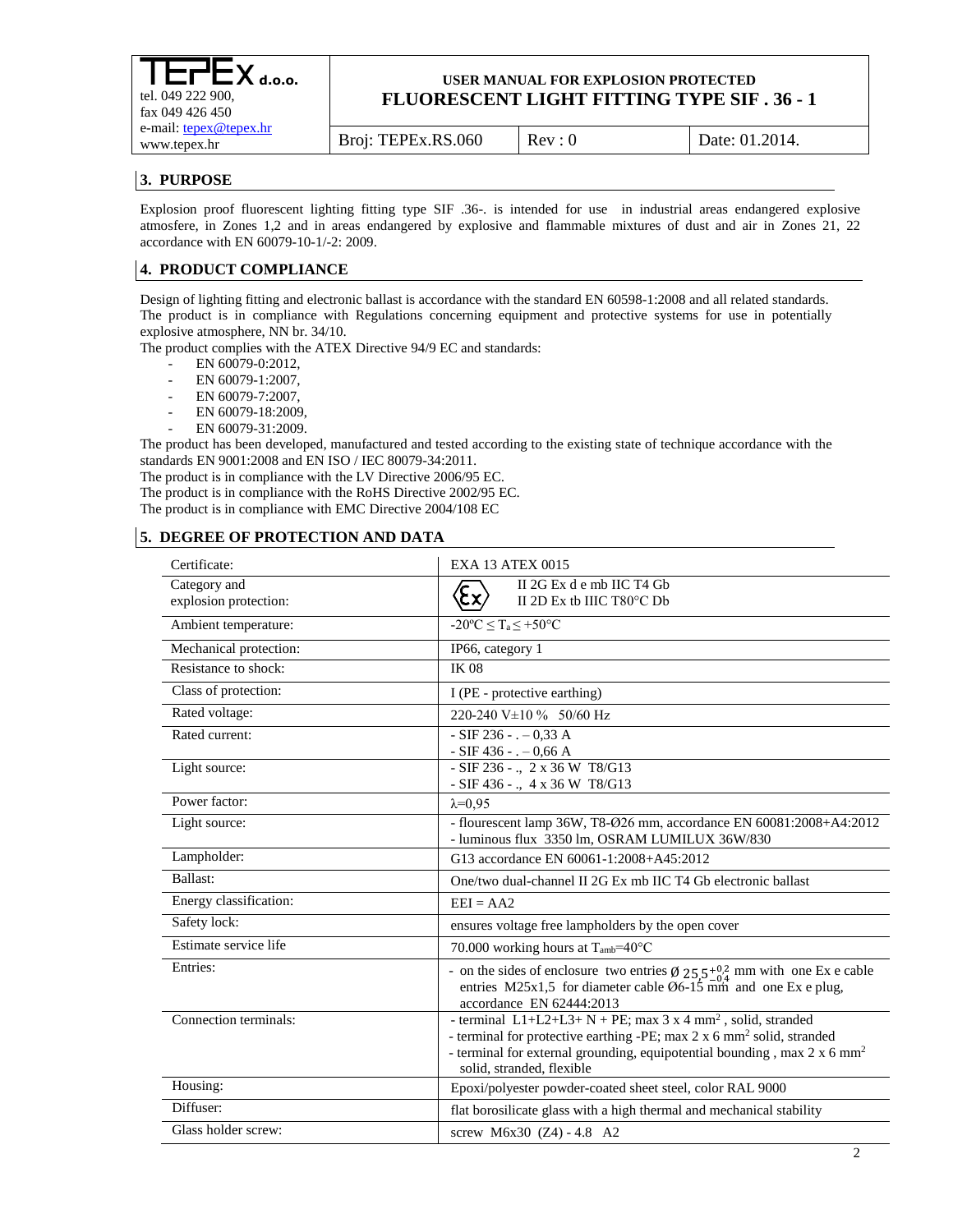| $X_{\text{ d.o.o.}}$<br>tel. 049 222 900,<br>fax 049 426 450<br>e-mail: tepex@tepex.hr<br>www.tepex.hr | USER MANUAL FOR EXPLOSION PROTECTED<br><b>FLUORESCENT LIGHT FITTING TYPE SIF.36 - 1</b> |                                                                                                                                         |                                                                                                                                                                                                                           |  |
|--------------------------------------------------------------------------------------------------------|-----------------------------------------------------------------------------------------|-----------------------------------------------------------------------------------------------------------------------------------------|---------------------------------------------------------------------------------------------------------------------------------------------------------------------------------------------------------------------------|--|
|                                                                                                        | Broj: TEPEx.RS.060                                                                      | Rev: 0                                                                                                                                  | Date: 01.2014.                                                                                                                                                                                                            |  |
| Tightening torque:                                                                                     |                                                                                         | - glass holder screw 2,0 Nm<br>- enclosure Ex e terminals 2.5 Nm<br>- pressure screw 2,5 Nm<br>- intermediate gland and plug M25 3,5 Nm |                                                                                                                                                                                                                           |  |
| Through wiring:                                                                                        |                                                                                         | 5 x 2,5mm2 H05SJ-K (L1, L2, L3, N, PE), max. 16A                                                                                        |                                                                                                                                                                                                                           |  |
| Mounting:                                                                                              | $900$ mm                                                                                |                                                                                                                                         | - pendant mounting on two ring bolt M8 DIN 580 on distance 900 mm<br>- wall, ceiling, on pipe mounting by accessories $2 \times (2 \times M6)$ on distance<br>- recessed mounting in opening 1350 x 420 mm by accessories |  |
| Dimension:                                                                                             |                                                                                         | $1340 \times 380 \times 125$ mm (L x W x H)                                                                                             |                                                                                                                                                                                                                           |  |
| Weight:                                                                                                | ca 28 kg                                                                                |                                                                                                                                         |                                                                                                                                                                                                                           |  |

#### **LUMINAIRE POLAR CURVE:**



Light efficiency in operation: SIF 236 - . approx. 75% SIF 436 - . approx. 60%

#### **6. TYPE**



#### **7. MOUNTING AND INSTALLATION**

Mounting and installation of lamps is should be carried out according to the technical data marking plate of the lamp, and the additional manufacturer's instructions, national rules and regulations, as well as the generally recognized rules of technique.

The quality of the used materials ensures compliance in the standard industrial atmosphere. For special requirements please contact the drive manufacturer.

The lamp comes standard with two ring bolt M8 DIN 580 for pendant mounting. Distance between screw is 900 mm.

For special order producer will delivery:

- accessories for celing mounting,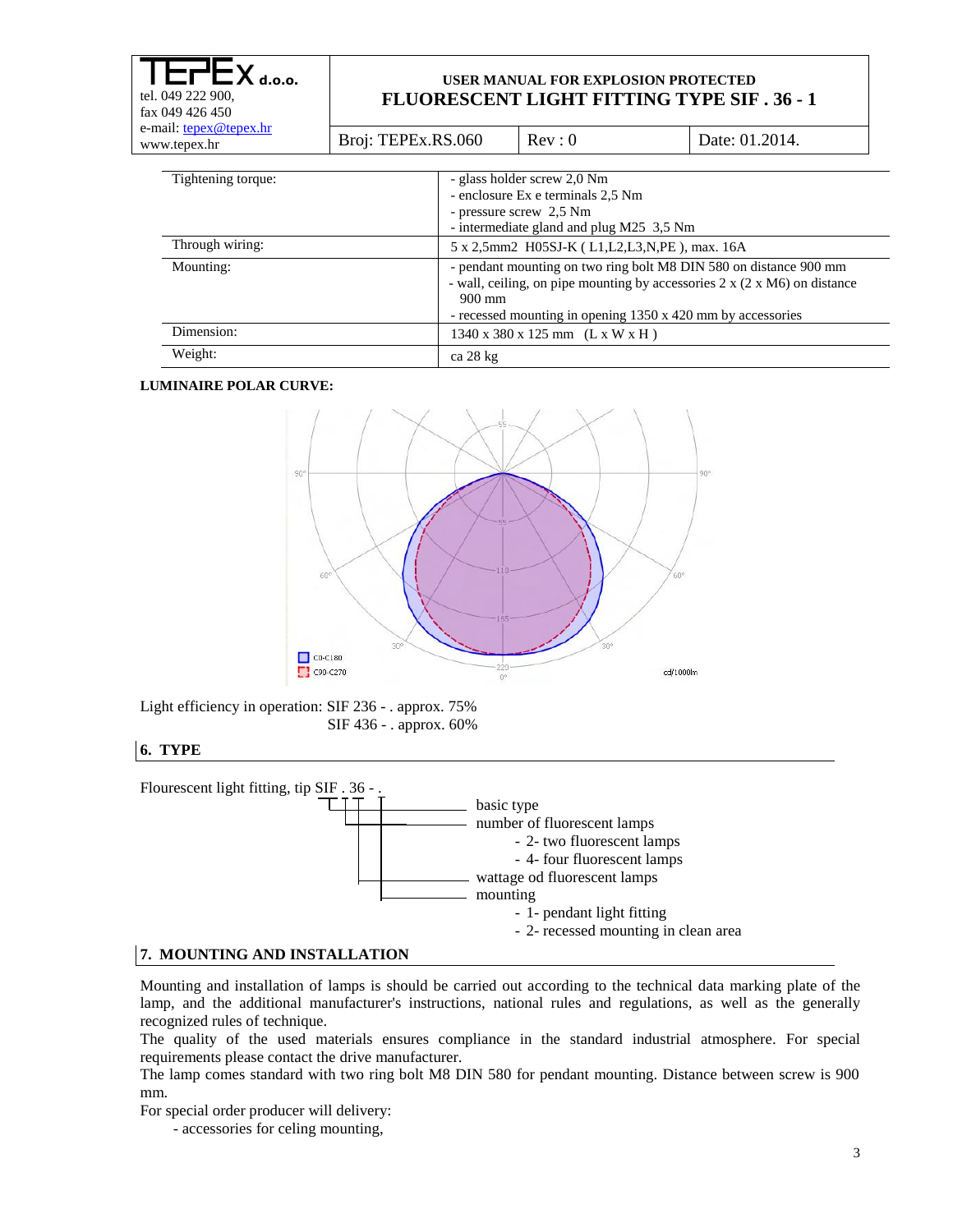| $I$ $E$ r $E$ $X$ d.o.o.<br>tel. 049 222 900.<br>fax $049426450$ |                    | <b>USER MANUAL FOR EXPLOSION PROTECTED</b><br><b>FLUORESCENT LIGHT FITTING TYPE SIF.36 - 1</b> |                |
|------------------------------------------------------------------|--------------------|------------------------------------------------------------------------------------------------|----------------|
| e-mail: tepex@tepex.hr<br>www.tepex.hr                           | Broj: TEPEx.RS.060 | Rev: 0                                                                                         | Date: 01.2014. |

- accessories for wall mounting,

- accessories for wall mounting,
- accessories for recessed mounting.

Cables should be instaled in housing via provided cable gland. It is necessary to check that the cables are clean and undamaged. Particular attention should be paid to the selection of the inner sealing rings of the cable glands to the outside diameter of the cable. Pressure screw and intermediate gland have to be tightened with nominal torque. Unused entries should be closed by provided Ex d plug.

Electrical connection is made with connecting cables on mentle terminals L1, L2, L3, N, PE and tightening the clamps with nominal torque. At the tree-phase through wiring should be taken of the balancing phase and optionally reconnect phase connections electronic balast.

| Installation automatic<br>switch: | 1pB10A         | 1pC10A         | 1pB16A         | 1pC16A         |
|-----------------------------------|----------------|----------------|----------------|----------------|
| Max. No. of lamps                 | $SIF 236 - 10$ | $SIF 236 - 16$ | $SIF 236 - 16$ | $SIF 236 - 28$ |
|                                   | $SIF 436 - 5$  | $SIF 436 - 8$  | $SIF 436 - 8$  | SIF 436 - 14   |

Always look on the maximum number of lights on one switch, automatic installation:

Mounting a fluorescent lamp is done in a way that the foot fluorescent lamp, the opening in the housing lampholder, gently pressing injection into the contact inside lampholder. Flouorescent lamp is then roteted by 90° in the blocking position. Extraction of fluorescent lamp is carried out described above in reverse order of actions. Closing the housing is done by tightening the screw frame glass with nominal torque.

With the commissioning the control measurements of the isolation should be performed with the test voltage max. 1000 V DC and a test current 1 mA between:

- Neutral and earth conductor
- Phase and earth conductor

Testing between the phase and neutral conductor is not allowed and will get the wrong value because the electronic ballast is connected to the input circuit. For successful testing is necessary to disconnect the electronic ballast via NC switch when glass cover is opened



Wiring diagram - SIF 436:

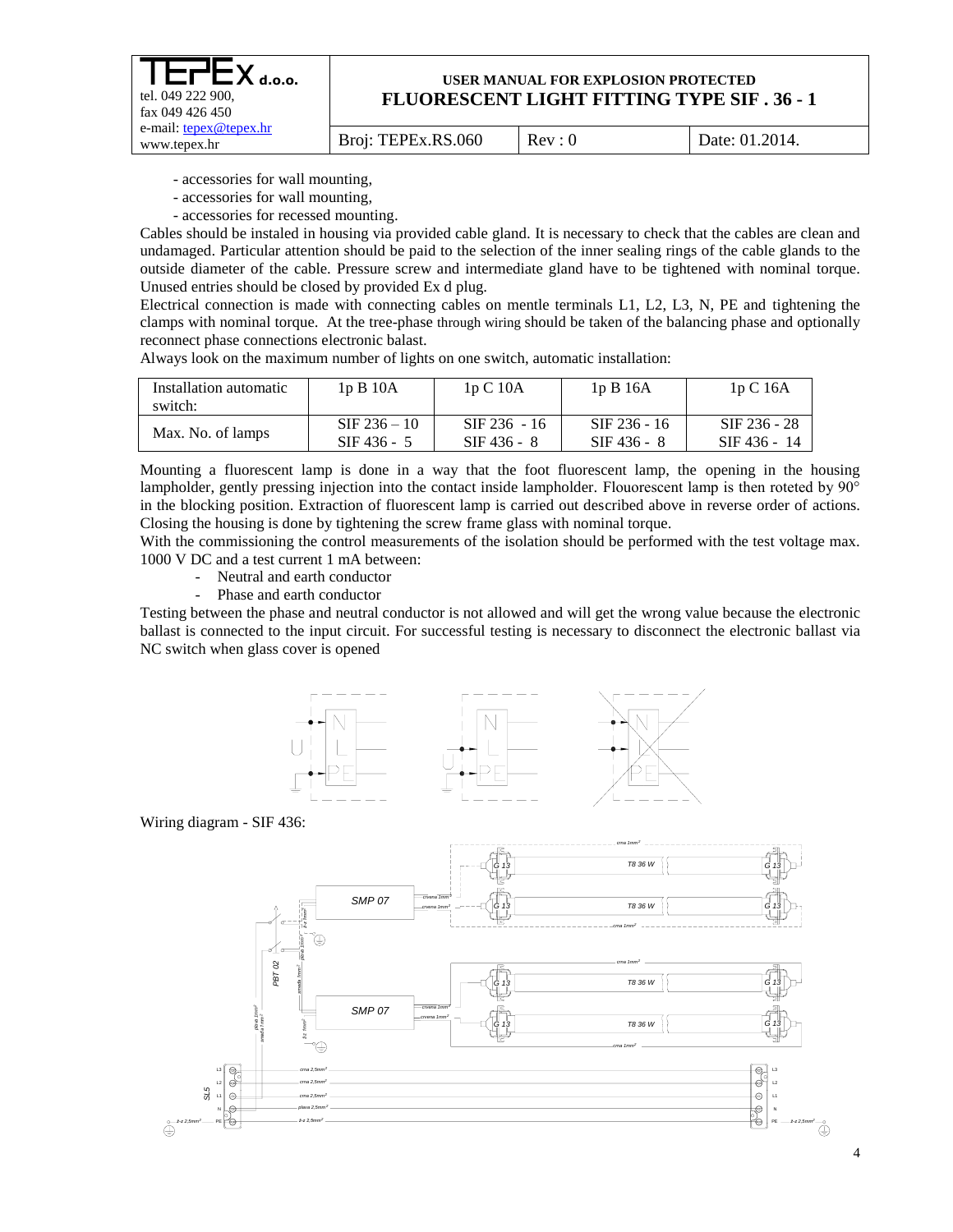| $LTLX_{d.o.o.}$<br>tel. 049 222 900,<br>fax 049 426 450 | USER MANUAL FOR EXPLOSION PROTECTED<br><b>FLUORESCENT LIGHT FITTING TYPE SIF. 36 - 1</b> |        |                |  |
|---------------------------------------------------------|------------------------------------------------------------------------------------------|--------|----------------|--|
| e-mail: tepex@tepex.hr<br>www.tepex.hr                  | Broj: TEPEx.RS.060                                                                       | Rev: 0 | Date: 01.2014. |  |

**8. DIMENSION**



## **9. INSPECTION, MAINTENANCE, REPAIR AND OVERHAUL**

Inspections are carried out in accordance with IEC 60079-17:2007 / C 1: 2008, general and special conditions of manufacturer and users Regulations and includes supervision of parts on which the explosion protection depends, especially:

- the housing, glass cover, cable gland, plugs, protective glass and seal are without rupture and damage,
- the glands, plugs, terminals, pressure screw, intermediate gland, screw of the glass cover are fastened with nominal torque

All the repairs are performed by the manufacturer or the manufacturer's authorized personal and the original parts must be provided according to the product documentation, all in accordance with EN 60079-19:2011. Overhaul and modifications are not allowed.

If repair or any other procedure are performed on the product by unauthorized person, all producer responsibility for the product and the warranty and the manufacturer's declaration of conformity becomes invalid.

| <b>SKETCH</b> | <b>DESCRIPTION</b>           | <b>CODE</b>   | <b>SKETCH</b> | <b>DESCRIPTION CODE</b>     |               |
|---------------|------------------------------|---------------|---------------|-----------------------------|---------------|
|               | Gasket SIF                   | SIF 10-130    |               | Glass cover SIF             | SIF 10-140    |
|               | El. ballast<br><b>SMP 07</b> | SMP 07/12     |               | Wall mounting<br>set on 45° | SIF 20-140    |
|               | Ring bolt M8                 | SIF 20-130    |               | Recessed<br>mounting set    | SIF 20-150    |
|               | Ex e cable<br>gland SPU 25   | <b>SPU 25</b> |               | Ex e plug<br><b>SPC 25</b>  | <b>SPC 25</b> |

## **10. SPARE PARTS AND ACCESSORIES**